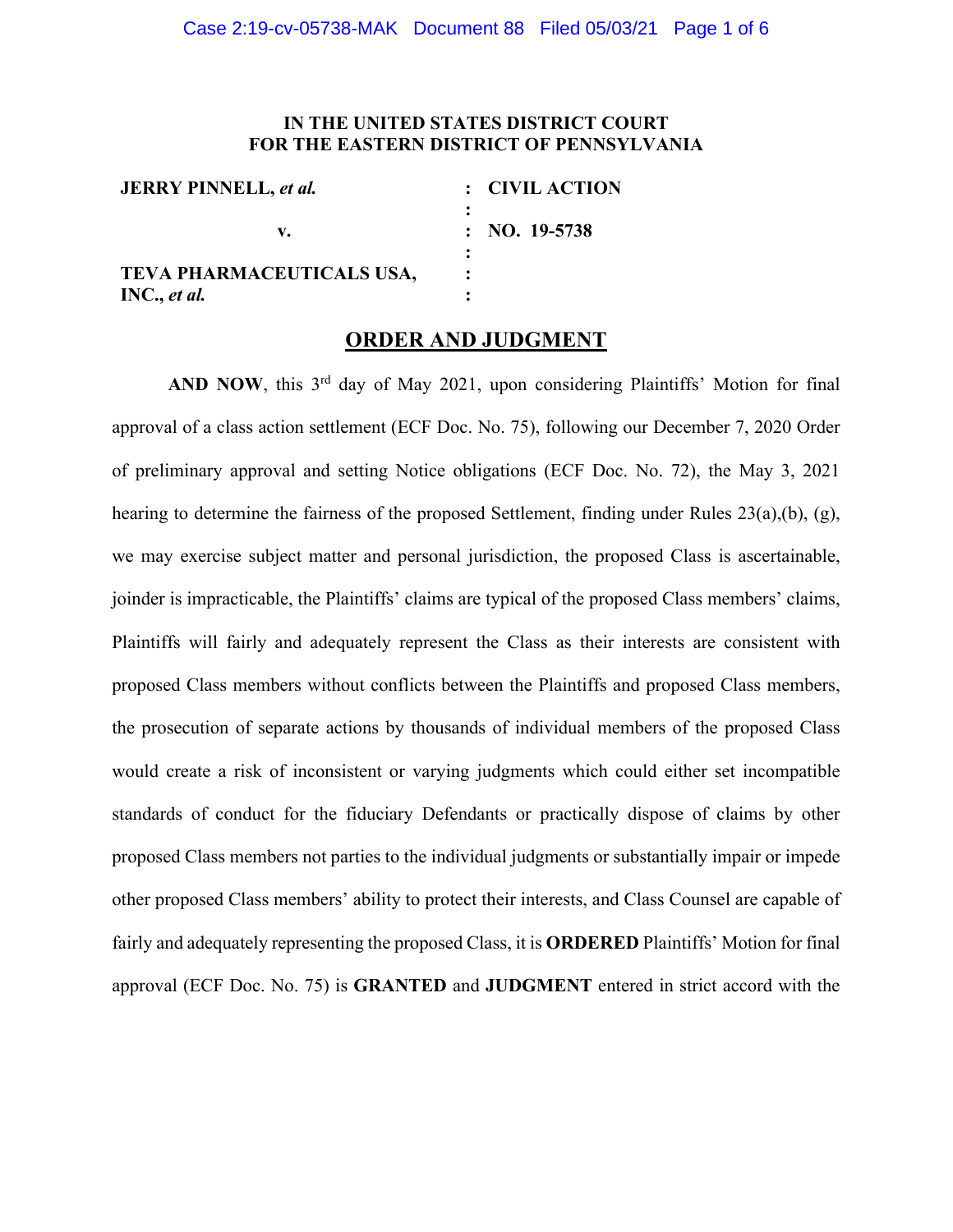## Case 2:19-cv-05738-MAK Document 88 Filed 05/03/21 Page 2 of 6

Class Action Settlement Agreement<sup>[1](#page-1-0)</sup> and this Order:

1. We certify a settlement class under Federal Rules 23(a) and (b)(1) defined as: All persons who participated in the Plan at any time during the Class Period (December 6, 2013 through June 28, 2019), including any Beneficiary of a deceased person who participated in the Plan at any time during the Class Period, and any Alternate Payee of a person subject to a Qualified Domestic Relations Order who participated in the Plan at any time during the Class Period. Excluded from the Settlement Class are Defendants and their Beneficiaries.

2. We appoint Plaintiffs Jerry Pinnell, Jeremy Fernandez, and Shane Perrilloux as Class Representatives for the Settlement Class and Capozzi Adler, P.C., as Class Counsel for the Settlement Class.

3. Class Counsel followed our December 7, 2020 Order (ECF Doc.No.72) to ensure the best notice practicable under the circumstances under Federal Rule 23 for proper and adequate notice of the Settlement, today's Fairness Hearing, Class Counsel's application for attorneys' fees and reimbursement of litigation costs and for Case Contribution Awards to the Named Plaintiffs, and the Plan of Allocation including individual notice to all members of the Settlement Class who could be identified through reasonable efforts, as well as notice through a dedicated Settlement website on the internet, and provided valid, due, and sufficient notice of these proceedings and of the matters addressed in today's final hearing, and included sufficient information regarding the procedure for the making of objections. Class Counsel reached all but twenty-eight members of the Settlement Class exceeding 18,000 members.

<span id="page-1-0"></span> $<sup>1</sup>$  All capitalized terms used in this Order shall have the same meanings as ascribed to them in the</sup> Class Action Settlement Agreement (ECF Doc. No. 77-1).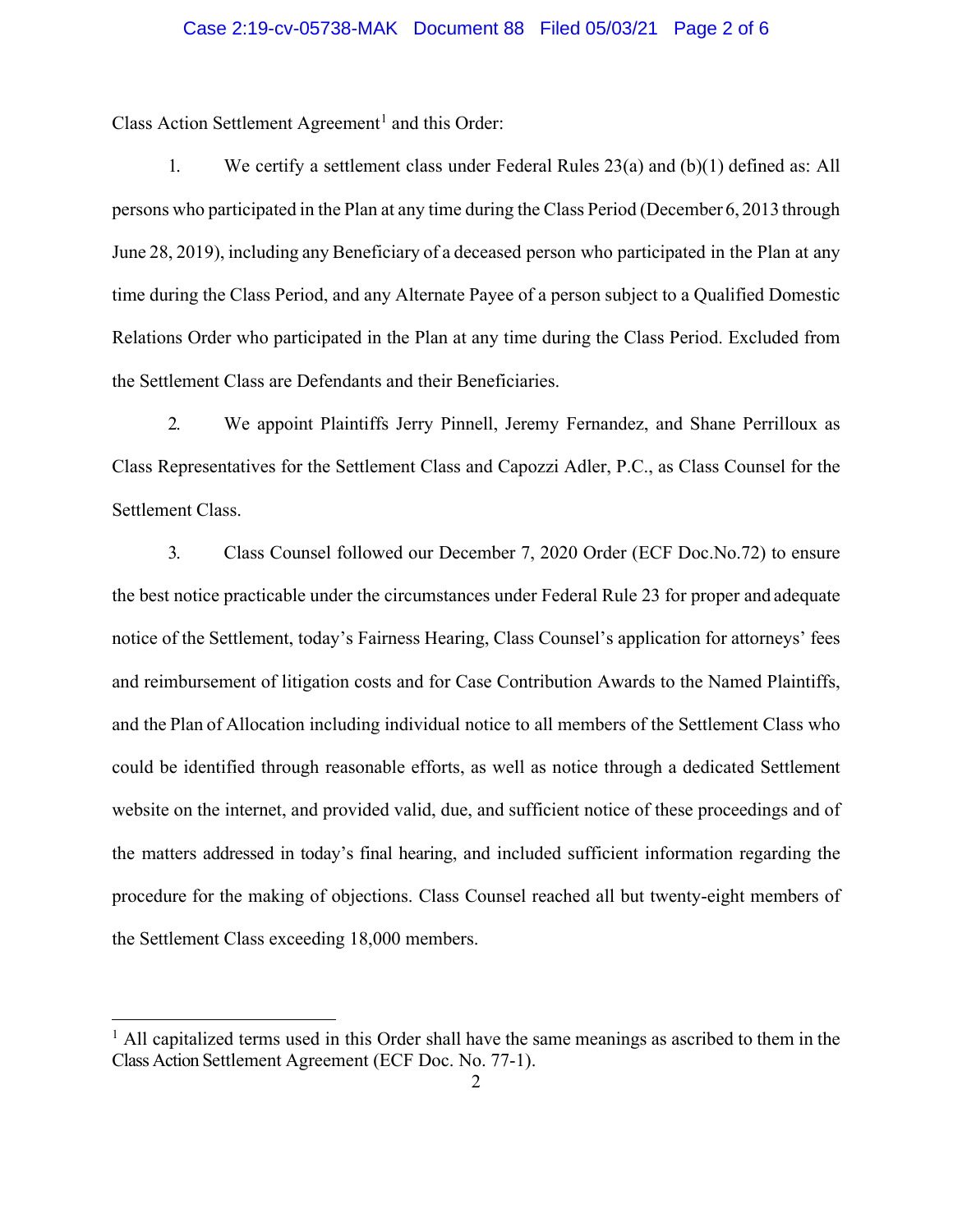## Case 2:19-cv-05738-MAK Document 88 Filed 05/03/21 Page 3 of 6

4. The Settlement is fair, reasonable and adequate to the Plan and the Settlement Class as: the parties negotiated vigorously and at arm's-length under the auspices of the Mediator; the parties had sufficient information to evaluate the settlement value; absent settlement, the Plaintiffs faced the expense, risk, and uncertainty of extended litigation; the \$2,550,000.00 Class Settlement Amount is fair, reasonable, and adequate taking into account the costs, risks, and delay of trial and appeal and within the range of settlement values obtained in similar cases; the method of distributing the Class Settlement Amount is efficient and requires no filing of claims; the Settlement terms related to attorneys' fees do not raise questions concerning fairness of the Settlement; and there are no agreements, apart from the Settlement, required to be considered under Federal Rule 23(e)(2)(C)(iv); the Plaintiffs and Class Counsel acted independently of Defendants and in the interest of the Settlement Class; and, no Settlement Class member objected to the Settlement.

5. The Plan of Allocation is finally approved as fair, reasonable, and adequate. The Settlement Administrator shall distribute the Net Settlement Amount in accordance with the Plan of Allocation and the Settlement Agreement. The Settlement Administrator shall have final authority to determine the share of the Net Settlement Amount to be allocated to each Class Member under this approved Plan of Allocation.

6. The parties satisfied all requirements of the Class Action Fairness Act, 28 U.S.C. § 1711, *et seq*.

7. The releases and covenants not to sue set forth in the Settlement Agreement, including but not limited to Article 7 of the Settlement Agreement, are effective as of the Settlement Effective Date and, as of the Settlement Effective Date, the Plan, the Class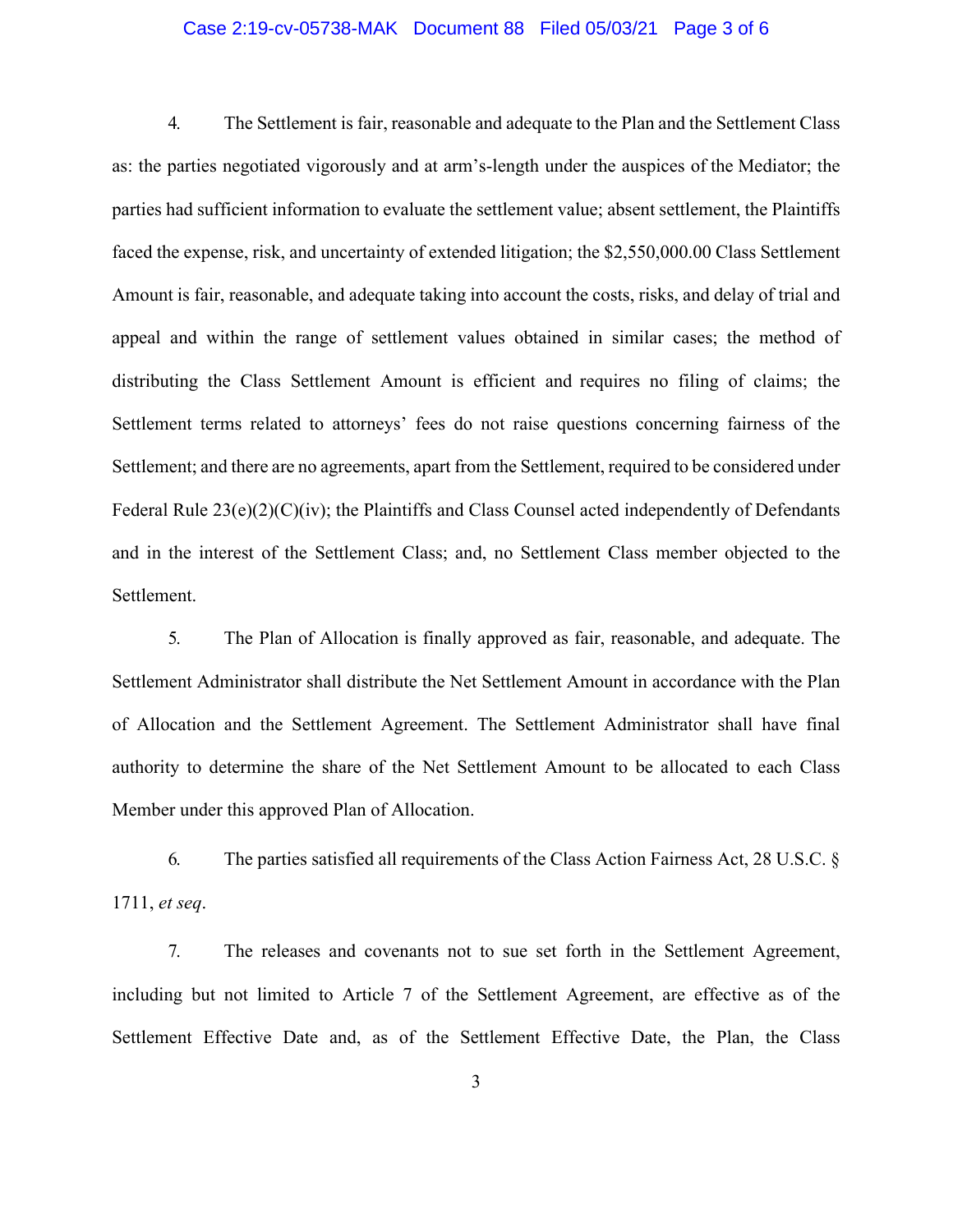## Case 2:19-cv-05738-MAK Document 88 Filed 05/03/21 Page 4 of 6

Representatives, and the Class Members (and their respective heirs, beneficiaries, executors, administrators, estates, past and present partners, officers, directors, predecessors, successors, assigns, agents, and attorneys) fully, finally, and forever settle, release, relinquish, waive, and discharge all Released Parties (including Defendants) from all Released Claims, regardless of whether such Class Member may discover facts in addition to or different from those which the Class Members or Class Counsel now know or believe to be true with respect to the Class Action and the Released Claims and regardless of whether such Class Member receives a monetary benefit from the Settlement, actually received the Settlement Notice, filed an objection to the Settlement or to any application by Class Counsel for an award of Attorneys' Fees and Costs, and whether the objections or claims for distribution of such Class Member have been approved or allowed.

8. The Class Representatives, Class Members, and the Plan settle, release, relinquish, waive, and discharge all rights or benefits they may now have, or in thefuture may have, under any law relating to the releases of unknown claims, including withoutlimitation, Section 1542 of the California Civil Code, which provides: "A general release does not extend to claims that the creditor or releasing party does not know or suspect to exist in his or her favor at the time of executing the release and that if known by him or her would have materially affected his or her settlement with the debtor or released party." The Class Representatives, Class Members, and the Plan with respect to the Released Claims also waive all provisions, rights and benefits conferred by any law or of any State or territory within the United States or any foreign country, or any principle of common law, which is similar, comparable or equivalent in substance to section 1542 of the California Civil Code.

9. The Class Representatives, the Class Members, and the Plan acting individually or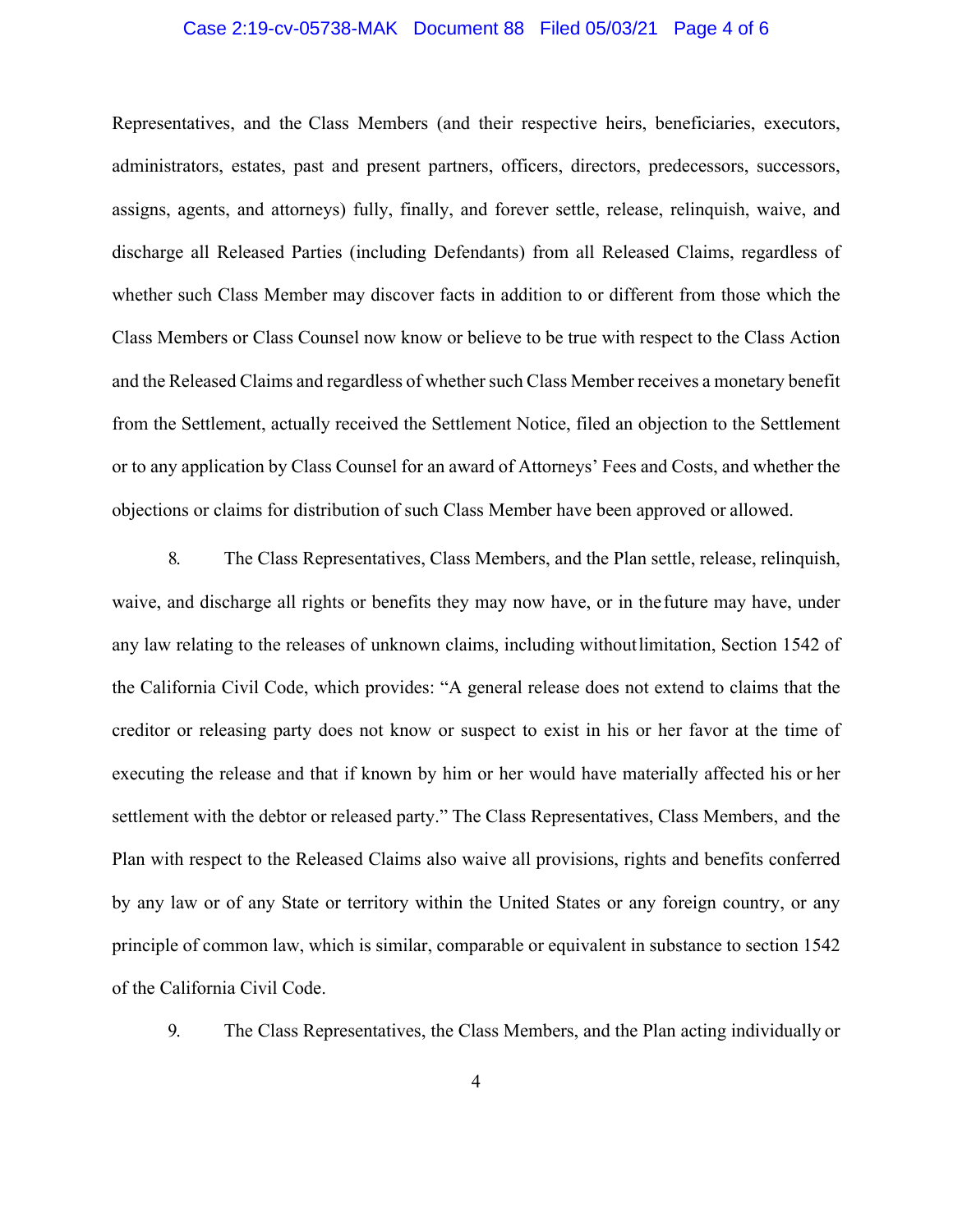### Case 2:19-cv-05738-MAK Document 88 Filed 05/03/21 Page 5 of 6

together, or in combination with others, are permanently and finally barred and enjoined from suing the Released Parties in an action or proceeding alleging a Released Claim.

10. Each Class Member releases the Released Parties, Defense Counsel, and Class Counsel for any claims, liabilities, and attorneys' fees and expenses arising from the allocation of the Gross Settlement Amount or Net Settlement Amount and for all tax liability and associated penalties and interest as well as related attorneys' fees and expenses.

11. All claims in the Action are dismissed with prejudice and without coststo any of the Settling Parties and Released Parties other than as provided in the Settlement Agreement.

12. We retain exclusive jurisdiction to resolve all disputes or challenges arising as to the performance of the Settlement Agreement or any challenges as to the performance, validity, interpretation, administration, enforcement, or enforceability of the Settlement Notice, Plan of Allocation, this Final Order and Judgment, or the Settlement Agreement or the termination of the Settlement Agreement.

13. We retain exclusive jurisdiction with respect to all applications for awards of attorneys' fees and case contribution awards, and reimbursements of litigation costs.

14. Motions to enforce this Final Order and Judgment or the Settlement Agreement, including by way of injunction, may be filed in this Court, and the provisions of the Settlement Agreement and/or this Final Order or Judgment may also be asserted by way of an affirmative defense or counterclaim.

15. With respect to matters concerning the implementation of distributions to Class Members who have an Active Account (after allocation decisions have been made by the Settlement Administrator in its sole discretion), all questions not resolved by the Settlement